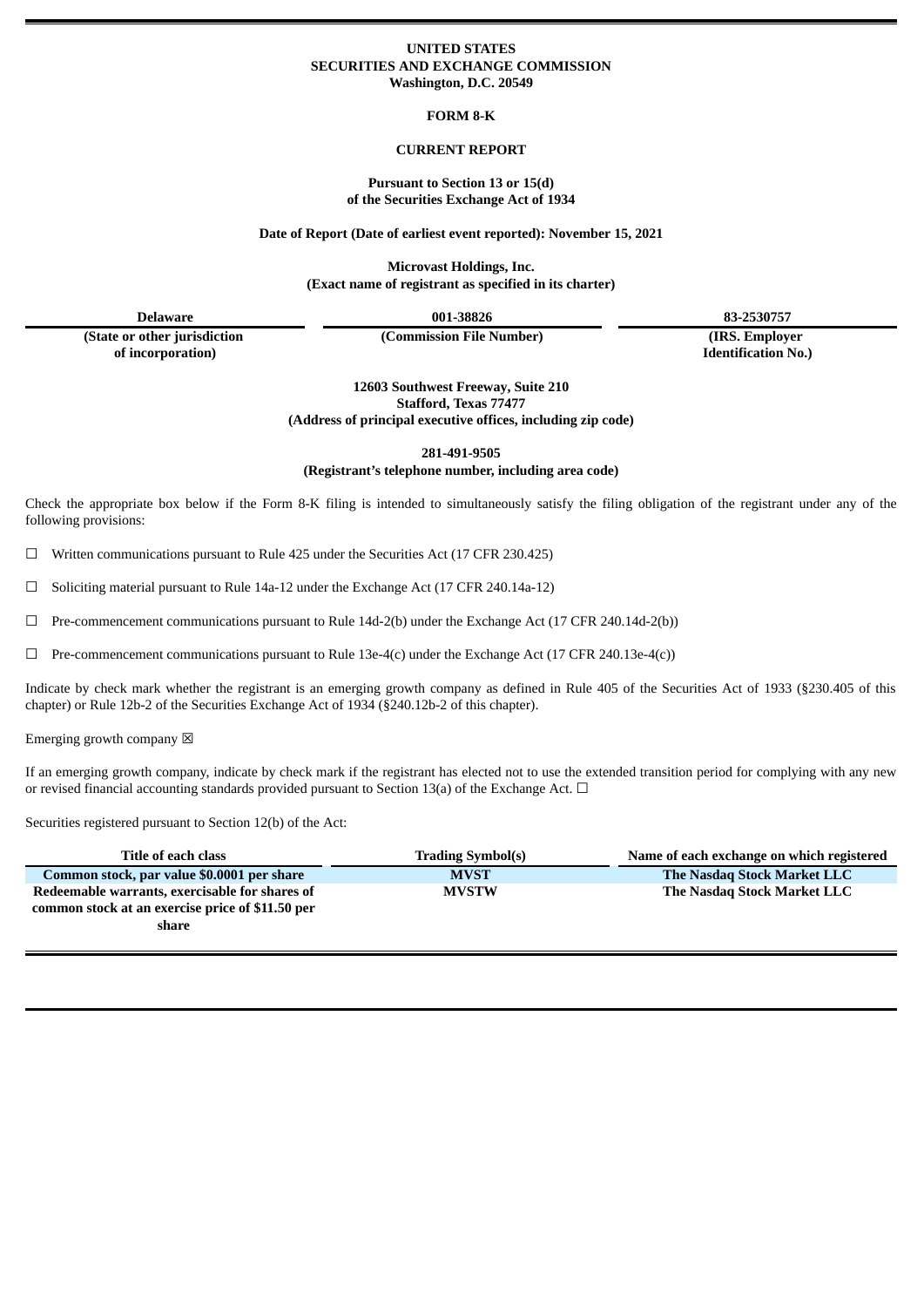## **Item 2.02 Changes in Registrant's Certifying Accountant.**

On November 15, 2021, Microvast Holdings, Inc. issued a press release announcing its consolidated financial results for the period ended September 30, 2021. The full text of the press release is included as Exhibit 99.1 to this Current Report on Form 8-K and is incorporated into this Item 2.02 by reference.

The foregoing exhibit and the information set forth therein shall not be deemed to be filed for purposes of Section 18 of the Securities Exchange Act, as amended (the "Exchange Act"), or otherwise be subject to the liabilities of that section, nor shall it be deemed to be incorporated by reference in any filing under the Securities Act or the Exchange Act except as shall be expressly set forth by specific reference in such filing.

### **Item 9.01 Financial Statements and Exhibits**

# **(d)** *Exhibits*

| <b>Exhibit No. Description</b> |                                       |
|--------------------------------|---------------------------------------|
|                                |                                       |
| 99.1                           | Press Release dated November 15, 2021 |
|                                |                                       |

1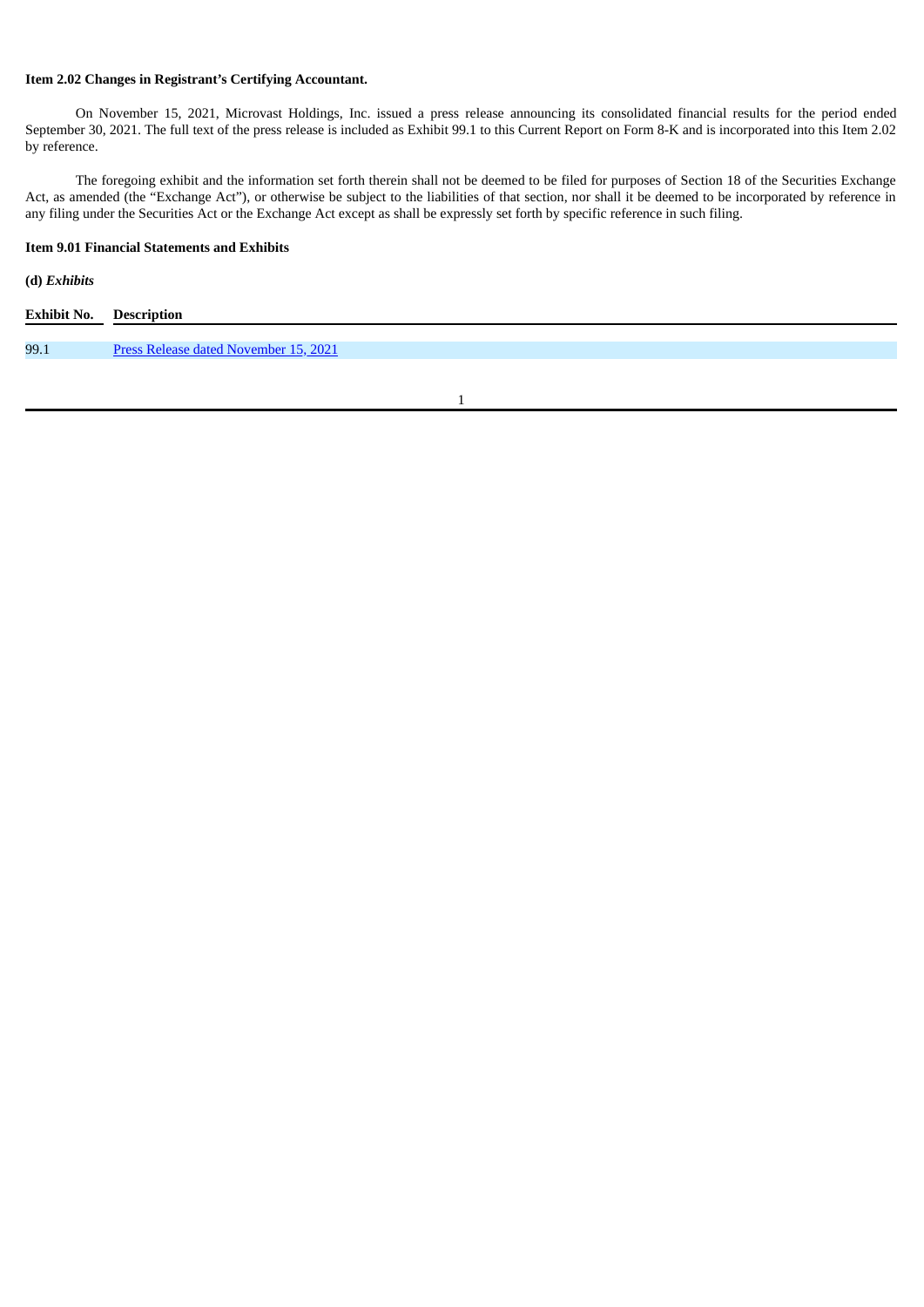# **SIGNATURES**

Pursuant to the requirements of the Securities Exchange Act of 1934, the registrant has duly caused this report to be signed on its behalf by the undersigned hereunto duly authorized.

# Date: November 15, 2021 **MICROVAST HOLDINGS, INC.**

By: /s/ Yanzhuan Zheng Name: Yanzhuan Zheng Title: Chief Financial Officer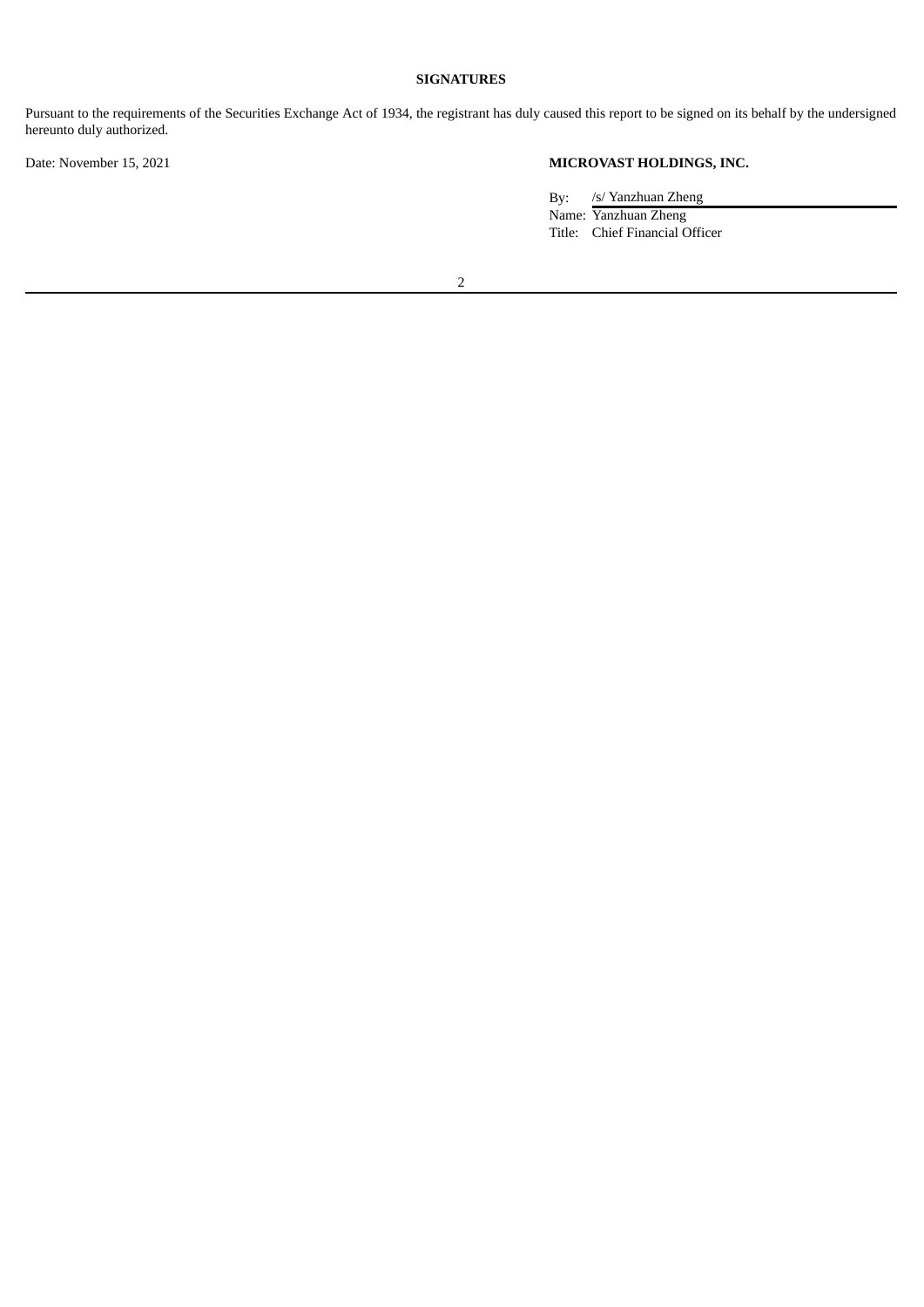

# <span id="page-3-0"></span>**Microvast Reports Third Quarter 2021 Results**

– Revenue Growth of 20% over Q3 2020 –

– Reaffirms 2021 Revenue Outlook –

– Completed Public Listing in July 2021, Raised \$708 million in Net Proceeds –

STAFFORD, TX., November 15, 2021 – Microvast Holdings, Inc. (NASDAQ:MVST) ("Microvast" or the "Company"), a technology innovator that designs, develops and manufactures lithium-ion battery solutions, today announced consolidated financial results for the third quarter ended September 30, 2021 ("Q3 2021"). During Q3 2021, Microvast successfully completed a business combination with Tuscan Holdings Corp. (the "business combination") on July 23, 2021.

"As an established battery technology company with proven products and a robust pipeline of new technologies, we are excited by the industry demand and validation of our battery solutions. I am pleased to report that we have won several new multi-year contracts with leading OEMs, driving substantial growth in forecasted contracted revenue since the business combination was announced in February 2021. Furthermore, as part of our continuing mission to develop disruptive battery technology and advance a greener, more electric future, we expect to announce two new products in the first quarter of 2022. These products will complement our existing portfolio of battery solutions with industry leading charging times, extended life cycles, and enhanced safety performance," said Yang Wu, Microvast's President and Chief Executive Officer.

"The successful business combination was an important milestone, accelerating our ability to develop and commercialize disruptive battery technologies that we believe will revolutionize transportation. Localized production near our current and prospective customers across Europe and North America will be crucial to our success and our capacity expansion plans remain on track following the business combination. While we have continued to face multiple challenges on macroeconomic and industry levels, we remain excited by the overall industry outlook and the opportunities for our battery solutions," Mr. Wu added.

#### **Results for Q3 2021**

Revenue was \$36.9 million for Q3 2021, compared to \$30.8 million for the quarter ended September 30, 2020 ("Q3 2020"), an increase of 20%, driven by the increase in sales of battery products to new and existing customers.

Gross loss was \$35.9 million in Q3 2021, compared to gross profit of \$3.7 million in Q3 2020. The change was largely due to a \$34.1 million one-time product warranty accrual and a \$6.6 million inventory write-down (both primarily related to certain legacy products), increased raw material prices and a \$2.3 million share-based compensation expense accrued following the business combination.

Operating expenses in Q3 2021 were \$78.0 million compared to \$12.7 million in Q3 2020. The change in operating expenses was largely due to a \$56.0 million share-based compensation expense accrued following the business combination as well as increased headcount to support the Company's planned growth initiatives and other expenses related to operating as a public company.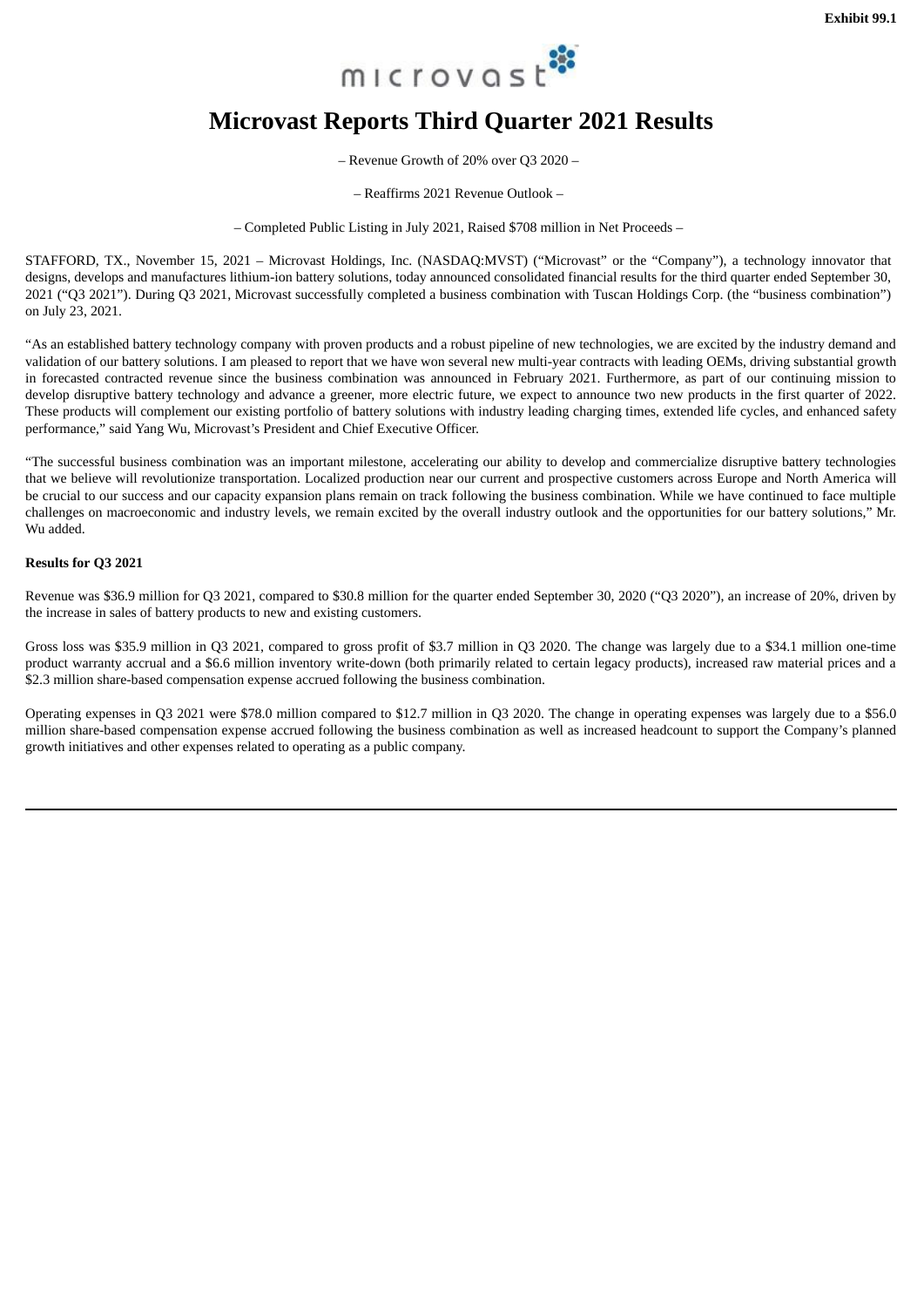

Net loss was \$116.5 million in Q3 2021 compared to net loss of \$10.1 million in Q3 2020. The change was primarily due to the reduction in gross profit and higher operating expenses as described above.

As a result of the successful business combination, Microvast ended Q3 2021 with approximately \$612.5 million in cash, cash equivalents and restricted cash.

The Company's backlog on September 30, 2021 was \$52.7 million.

#### **Full Year 2021 Outlook**

Based on current business conditions, business trends and other factors, Microvast is reaffirming its previous revenue outlook, and expects revenue for the year ending December 31, 2021 to be in the range of \$145 million to \$155 million.

Based on equipment delivery schedules and scheduling during the upcoming holiday season, the Company expects some of its previously planned 2021 capital expenditures to move into early 2022. Total capital expenditures for the year ending December 31, 2021 are now expected to be in the range of \$120 million to \$150 million.

#### **Webcast Information**

Company management will host a webcast on November 15, 2021, at 5:00 p.m. Central Time, to discuss the Company's financial results. The webcast will be accessible from the Events & Presentations tab of Microvast's investor relations website (https://ir.microvast.com/events-presentations/events). A replay will be available following the conclusion of the event. Investment community professionals interested in participating in the live Q&A session may join the call by dialing +1 (631) 891-4304.

#### **About Microvast**

Microvast is a technology innovator that designs, develops and manufactures lithium-ion battery solutions. Microvast is renowned for its cutting-edge cell technology and its vertical integration capabilities which extend from core battery chemistry (cathode, anode, electrolyte, and separator) to modules and packs. By integrating the process from raw material to system assembly, Microvast has developed a family of products covering a breadth of market applications, including electric vehicles, energy storage and battery components. Microvast was founded in 2006 and is headquartered near Houston, Texas. For more information, please visit www.microvast.com or follow us on LinkedIn or Twitter (@microvast).

#### **Contact:**

Sarah Alexander ir@microvast.com (346) 309-2562

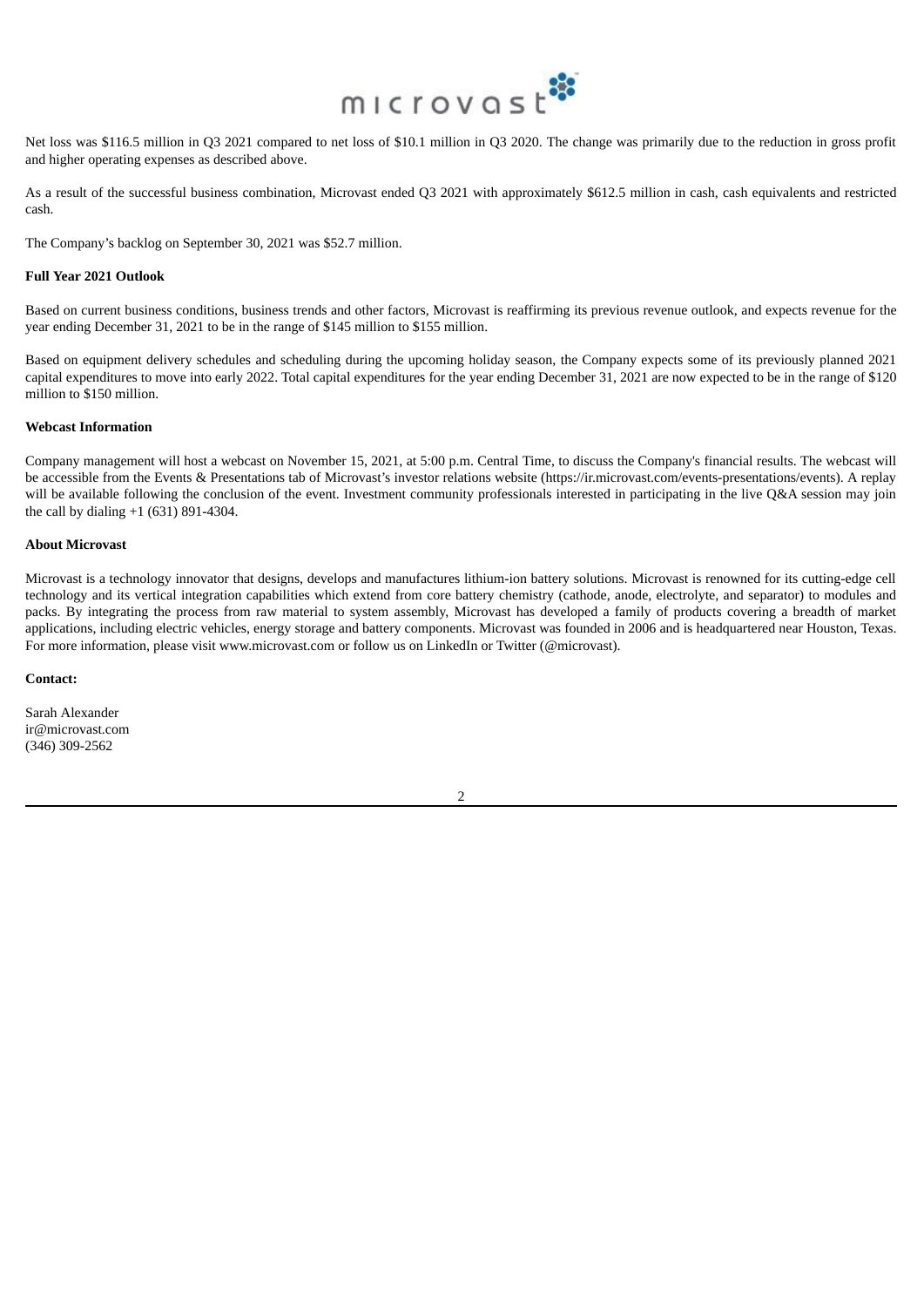

#### **Cautionary Statement Regarding Forward-Looking Statements**

This communication contains "forward-looking statements" within the meaning of the Private Securities Litigation Reform Act of 1995. Such statements include, but are not limited to, statements about future financial and operating results, our plans, objectives, expectations and intentions with respect to future operations, products and services; and other statements identified by words such as "will likely result," "are expected to," "will continue," "is anticipated," "estimated," "believe," "intend," "plan," "projection," "guidance," "outlook" or words of similar meaning. These forward-looking statements include, but are not limited to, statements regarding Microvast's industry and market sizes, future opportunities for Microvast and Microvast's estimated future results. Such forward-looking statements are based upon the current beliefs and expectations of our management and are inherently subject to significant business, economic and competitive uncertainties and contingencies, many of which are difficult to predict and generally beyond our control. Actual results and the timing of events may differ materially from the results anticipated in these forward-looking statements.

In addition to factors identified elsewhere in this communication, the following factors, among others, could cause actual results and the timing of events to differ materially from the anticipated results or other expectations expressed in the forward-looking statements: (1) a delay or failure to realize the expected benefits from the business combination; (2) the impact of the ongoing COVID-19 pandemic; (3) changes in the highly competitive market in which Microvast competes, including with respect to its hiring abilities, competitive landscape, technology evolution or regulatory changes; (4) changes in the markets that Microvast targets; (5) risk that Microvast may not be able to execute its growth strategies or achieve profitability; (6) the risk that Microvast is unable to secure or protect its intellectual property; (7) the risk that Microvast's customers or third-party suppliers are unable to meet their obligations fully or in a timely manner; (8) the risk that Microvast's customers will adjust, cancel, or suspend their orders for Microvast's products; (9) the risk that Microvast will need to raise additional capital to execute its business plan, which may not be available on acceptable terms or at all; (10) the risk of product liability or regulatory lawsuits or proceedings relating to Microvast's products or services; (11) the risk that Microvast may not be able to develop and maintain effective internal controls; (12) the outcome of any legal proceedings that may be instituted against Microvast or any of its directors or officers; and (13) risks of operations in the People's Republic of China.

Actual results, performance or achievements may differ materially, and potentially adversely, from any projections and forward-looking statements and the assumptions on which those forward-looking statements are based. There can be no assurance that the data contained herein is reflective of future performance to any degree. You are cautioned not to place undue reliance on forward-looking statements as a predictor of future performance as projected financial information and other information are based on estimates and assumptions that are inherently subject to various significant risks, uncertainties and other factors, many of which are beyond our control. All information set forth herein speaks only as of the date hereof in the case of information about Microvast or the date of such information in the case of information from persons other than Microvast, and we disclaim any intention or obligation to update any forward-looking statements as a result of developments occurring after the date of this communication. Forecasts and estimates regarding Microvast's industry and end markets are based on sources we believe to be reliable, however there can be no assurance these forecasts and estimates will prove accurate in whole or in part.

3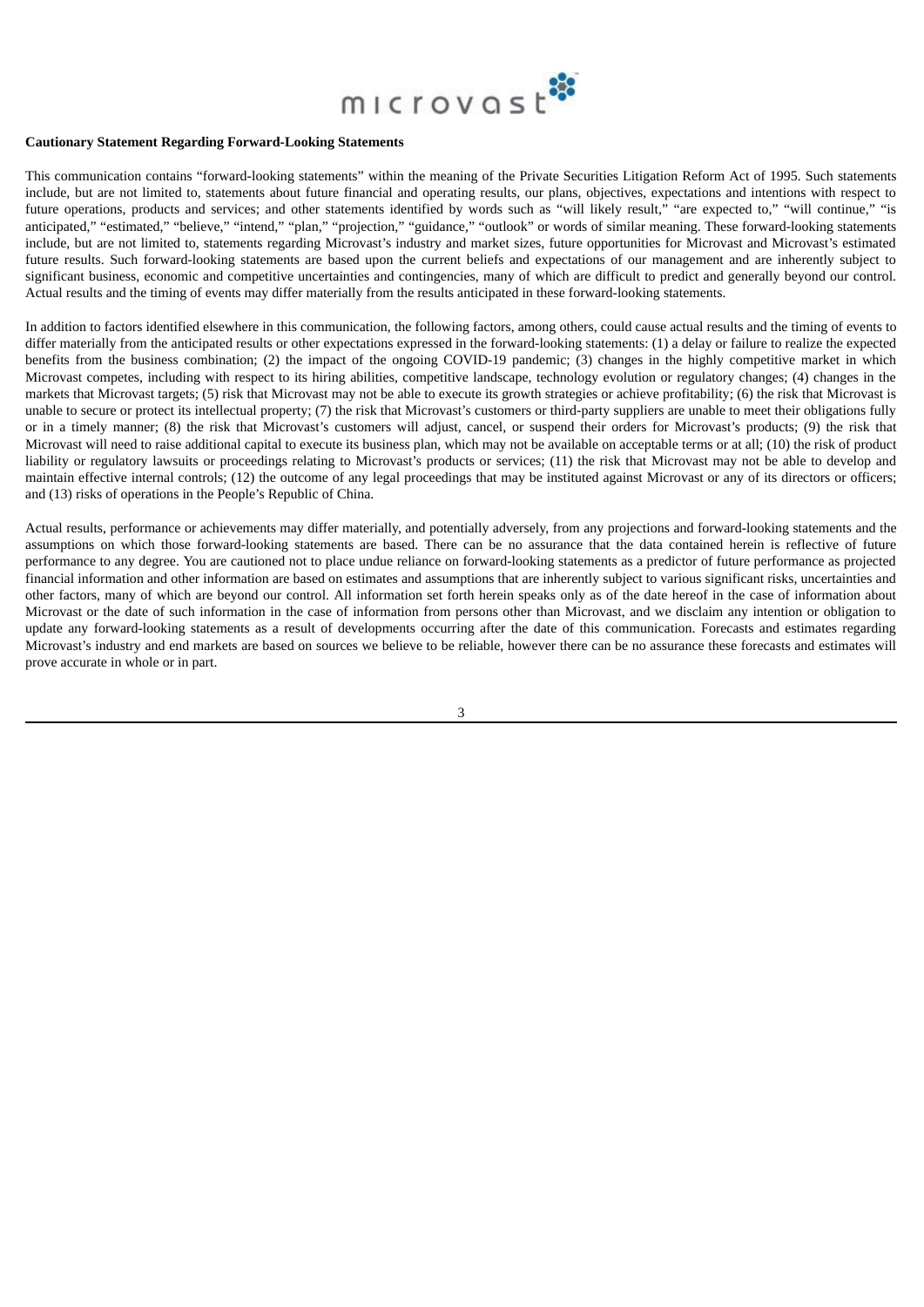

# **MICROVAST HOLDINGS, INC. SELECTED UNAUDITED CONDENSED CONSOLIDATED BALANCE SHEETS (In thousands of U.S. dollars)**

| <b>Assets</b><br>Current assets:<br>\$<br>21,496<br>$\mathbb{S}$<br>Cash and cash equivalents<br>19,700<br>Restricted cash<br>Accounts receivable (net of allowance for doubtful accounts of \$5,047 and \$4,796 as of December 31, 2020 and<br>September 30, 2021, respectively)<br>76,298<br>Notes receivable<br>20,839<br>44,968<br>Inventories, net<br>Prepaid expenses and other current assets<br>6,022<br>Amount due from related parties<br><b>Total Current Assets</b><br>189,323<br>198,017<br>Property, plant and equipment, net<br>Land use rights, net<br>14,001<br>Acquired intangible assets, net<br>2,279<br>Other non-current assets<br>890 | September 30,<br>2021 |  |
|--------------------------------------------------------------------------------------------------------------------------------------------------------------------------------------------------------------------------------------------------------------------------------------------------------------------------------------------------------------------------------------------------------------------------------------------------------------------------------------------------------------------------------------------------------------------------------------------------------------------------------------------------------------|-----------------------|--|
|                                                                                                                                                                                                                                                                                                                                                                                                                                                                                                                                                                                                                                                              |                       |  |
|                                                                                                                                                                                                                                                                                                                                                                                                                                                                                                                                                                                                                                                              |                       |  |
|                                                                                                                                                                                                                                                                                                                                                                                                                                                                                                                                                                                                                                                              | 572,609               |  |
|                                                                                                                                                                                                                                                                                                                                                                                                                                                                                                                                                                                                                                                              | 39,900                |  |
|                                                                                                                                                                                                                                                                                                                                                                                                                                                                                                                                                                                                                                                              |                       |  |
|                                                                                                                                                                                                                                                                                                                                                                                                                                                                                                                                                                                                                                                              | 67,243                |  |
|                                                                                                                                                                                                                                                                                                                                                                                                                                                                                                                                                                                                                                                              | 10,260                |  |
|                                                                                                                                                                                                                                                                                                                                                                                                                                                                                                                                                                                                                                                              | 47,820                |  |
|                                                                                                                                                                                                                                                                                                                                                                                                                                                                                                                                                                                                                                                              | 12,964                |  |
|                                                                                                                                                                                                                                                                                                                                                                                                                                                                                                                                                                                                                                                              | 128                   |  |
|                                                                                                                                                                                                                                                                                                                                                                                                                                                                                                                                                                                                                                                              | 750,924               |  |
|                                                                                                                                                                                                                                                                                                                                                                                                                                                                                                                                                                                                                                                              | 222,771               |  |
|                                                                                                                                                                                                                                                                                                                                                                                                                                                                                                                                                                                                                                                              | 13,935                |  |
|                                                                                                                                                                                                                                                                                                                                                                                                                                                                                                                                                                                                                                                              | 2,024                 |  |
|                                                                                                                                                                                                                                                                                                                                                                                                                                                                                                                                                                                                                                                              | 702                   |  |
| <b>Total Assets</b><br>\$<br>404,510<br>\$                                                                                                                                                                                                                                                                                                                                                                                                                                                                                                                                                                                                                   | 990,356               |  |
| <b>Liabilities</b>                                                                                                                                                                                                                                                                                                                                                                                                                                                                                                                                                                                                                                           |                       |  |
| Current liabilities:                                                                                                                                                                                                                                                                                                                                                                                                                                                                                                                                                                                                                                         |                       |  |
| \$<br>42,007<br>$\mathbb{S}$<br>Accounts payable                                                                                                                                                                                                                                                                                                                                                                                                                                                                                                                                                                                                             | 36,557                |  |
| Advance from customers<br>2.446                                                                                                                                                                                                                                                                                                                                                                                                                                                                                                                                                                                                                              | 2,343                 |  |
| Accrued expenses and other current liabilities<br>60,628                                                                                                                                                                                                                                                                                                                                                                                                                                                                                                                                                                                                     | 48,065                |  |
| Income tax payables<br>664                                                                                                                                                                                                                                                                                                                                                                                                                                                                                                                                                                                                                                   | 665                   |  |
| Short-term bank borrowings<br>12,184                                                                                                                                                                                                                                                                                                                                                                                                                                                                                                                                                                                                                         | 22,851                |  |
| Notes payable<br>35,782                                                                                                                                                                                                                                                                                                                                                                                                                                                                                                                                                                                                                                      | 43,131                |  |
| Bonds payable<br>29,915                                                                                                                                                                                                                                                                                                                                                                                                                                                                                                                                                                                                                                      |                       |  |
| <b>Total Current Liabilities</b><br>183,626                                                                                                                                                                                                                                                                                                                                                                                                                                                                                                                                                                                                                  | 153,612               |  |
| 21,792<br>Deposit liability for series B2 convertible preferred shares ("Series B2 Preferred")                                                                                                                                                                                                                                                                                                                                                                                                                                                                                                                                                               |                       |  |
| Long-term bonds payable<br>73,147                                                                                                                                                                                                                                                                                                                                                                                                                                                                                                                                                                                                                            | 73,147                |  |
| Warrant liability                                                                                                                                                                                                                                                                                                                                                                                                                                                                                                                                                                                                                                            | 2,461                 |  |
| Share-based compensation liability                                                                                                                                                                                                                                                                                                                                                                                                                                                                                                                                                                                                                           | 8,841                 |  |
| Other non-current liabilities<br>110,597                                                                                                                                                                                                                                                                                                                                                                                                                                                                                                                                                                                                                     | 35,511                |  |
| <b>Total Liabilities</b><br>\$<br>\$<br>389,162                                                                                                                                                                                                                                                                                                                                                                                                                                                                                                                                                                                                              | 273,572               |  |
| \$<br><b>Total Mezzanine Equity</b><br>\$<br>399,950                                                                                                                                                                                                                                                                                                                                                                                                                                                                                                                                                                                                         |                       |  |
| <b>Total Shareholders' (Deficit)/Equity</b><br>(384, 602)                                                                                                                                                                                                                                                                                                                                                                                                                                                                                                                                                                                                    | 716,784               |  |
| <b>Total Liabilities, Mezzanine Equity and Shareholders' Equity</b><br>404,510<br>\$<br>\$                                                                                                                                                                                                                                                                                                                                                                                                                                                                                                                                                                   | 990,356               |  |

4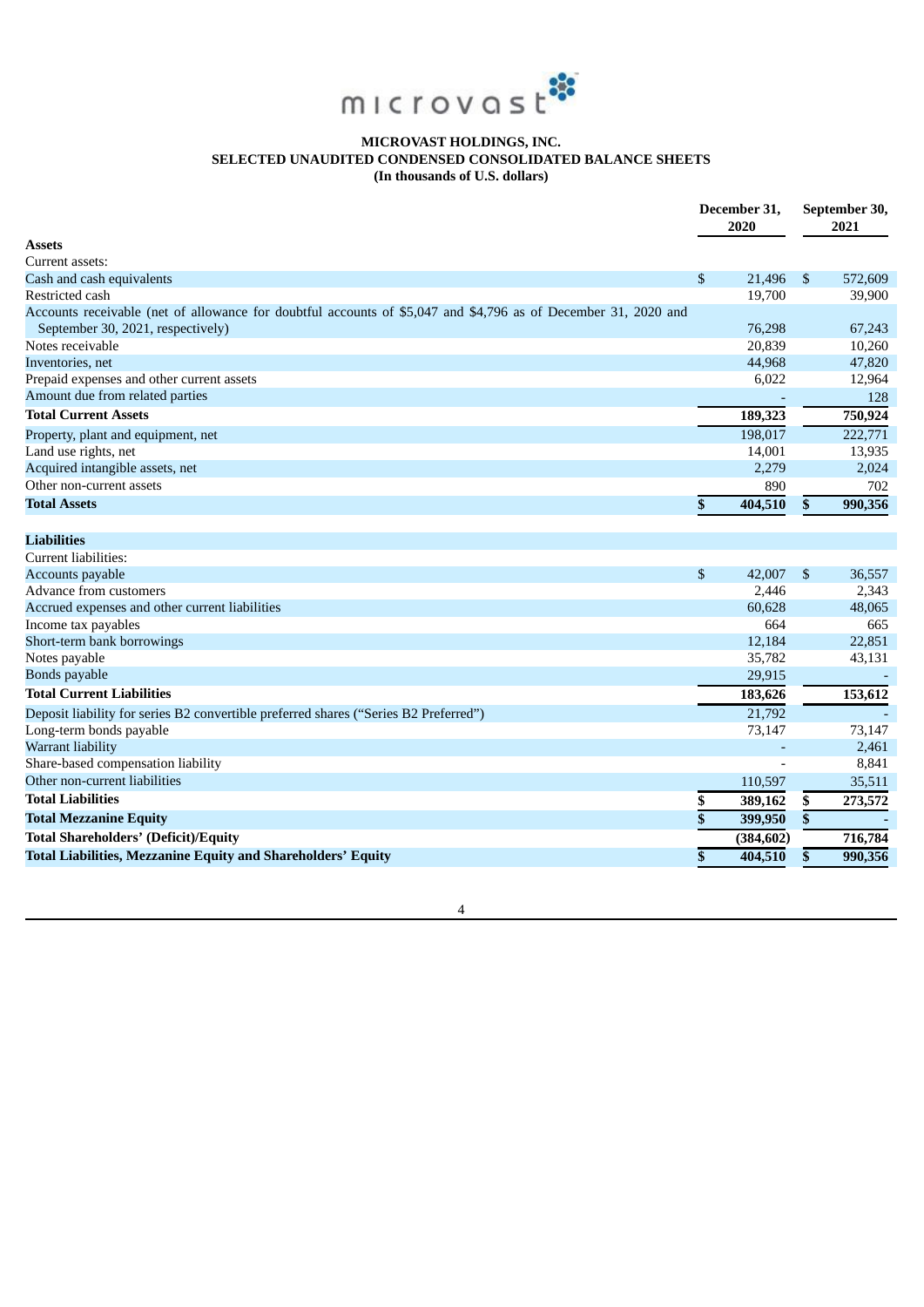

# **MICROVAST HOLDINGS, INC. SELECTED UNAUDITED CONDENSED CONSOLIDATED STATEMENTS OF OPERATIONS (In thousands of U.S. dollars, except share and per share data)**

|                                                                                         | <b>Three Months Ended</b><br>September 30, |                         |             | <b>Nine Months Ended</b><br>September 30, |             |                         |             |
|-----------------------------------------------------------------------------------------|--------------------------------------------|-------------------------|-------------|-------------------------------------------|-------------|-------------------------|-------------|
|                                                                                         | 2020                                       |                         | 2021        |                                           | 2020        |                         | 2021        |
| <b>Revenues</b>                                                                         | \$<br>30,753                               | $\overline{\mathbb{S}}$ | 36,894      | $\mathbb{S}$                              | 59,400      | $\overline{\mathbb{S}}$ | 85,204      |
| Cost of revenues                                                                        | (27, 075)                                  |                         | (72, 779)   |                                           | (50, 950)   |                         | (129, 100)  |
| Gross profit/(loss)                                                                     | 3,678                                      |                         | (35, 885)   |                                           | 8,450       |                         | (43, 896)   |
| <b>Operating expenses:</b>                                                              |                                            |                         |             |                                           |             |                         |             |
| General and administrative expenses                                                     | (4,721)                                    |                         | (57,058)    |                                           | (12,670)    |                         | (67, 810)   |
| Research and development expenses                                                       | (4,558)                                    |                         | (13,518)    |                                           | (12,518)    |                         | (23, 199)   |
| Selling and marketing expenses                                                          | (3, 456)                                   |                         | (7,380)     |                                           | (9, 464)    |                         | (14, 242)   |
| <b>Total operating expenses</b>                                                         | (12, 735)                                  |                         | (77, 956)   |                                           | (34, 652)   |                         | (105, 251)  |
| Subsidy income                                                                          | (39)                                       |                         | 545         |                                           | 802         |                         | 2,676       |
| <b>Loss from operations</b>                                                             | (9,096)                                    |                         | (113,296)   |                                           | (25, 400)   |                         | (146, 471)  |
| Other income and expenses:                                                              |                                            |                         |             |                                           |             |                         |             |
| Interest income                                                                         | 66                                         |                         | 97          |                                           | 502         |                         | 304         |
| Interest expense                                                                        | (1, 397)                                   |                         | (1,247)     |                                           | (4,234)     |                         | (4,630)     |
| Loss on changes in fair value of convertible notes                                      |                                            |                         | (3,018)     |                                           |             |                         | (9,861)     |
| Gain on change in fair value of warrant liability                                       |                                            |                         | 1,113       |                                           |             |                         | 1,113       |
| Other income (expense), net                                                             | 68                                         |                         | (19)        |                                           | 63          |                         | 25          |
| Loss before provision for income taxes                                                  | (10, 359)                                  |                         | (116, 370)  |                                           | (29,069)    |                         | (159, 520)  |
| Income tax benefit (expense)                                                            | 270                                        |                         | (106)       |                                           | (5)         |                         | (324)       |
| <b>Net loss</b>                                                                         | \$<br>(10,089)                             | $\mathbb{S}$            | (116, 476)  | \$                                        | (29,074)    | $\mathfrak{S}$          | (159, 844)  |
| Less: Accretion of Series C1 Preferred                                                  | 975                                        |                         | 251         |                                           | 2,923       |                         | 2,257       |
| Less: Accretion of Series C2 Preferred                                                  | 2,216                                      |                         | 570         |                                           | 6,650       |                         | 5,132       |
| Less: Accretion of Series D1 Preferred                                                  | 4,662                                      |                         | 1,190       |                                           | 13,986      |                         | 10,708      |
| Less: Accretion for noncontrolling interests                                            | 4,002                                      |                         | 1,516       |                                           | 11,924      |                         | 9,523       |
| Net loss attributable to ordinary shareholders of Microvast Holdings, Inc.              | \$<br>(21, 944)                            | \$                      | (120,003)   | S                                         | (64, 557)   | \$                      | (187, 464)  |
| Net loss per share attributable to ordinary shareholders of Microvast<br>Holdings, Inc. |                                            |                         |             |                                           |             |                         |             |
| Basic and diluted                                                                       | \$<br>(0.22)                               | \$                      | $(0.49)$ \$ |                                           | $(0.65)$ \$ |                         | (1.27)      |
| Weighted average shares used in calculating net loss per ordinary share                 |                                            |                         |             |                                           |             |                         |             |
| Basic and diluted                                                                       | 99,028,297                                 |                         | 243,861,780 |                                           | 99,028,297  |                         | 147,836,650 |